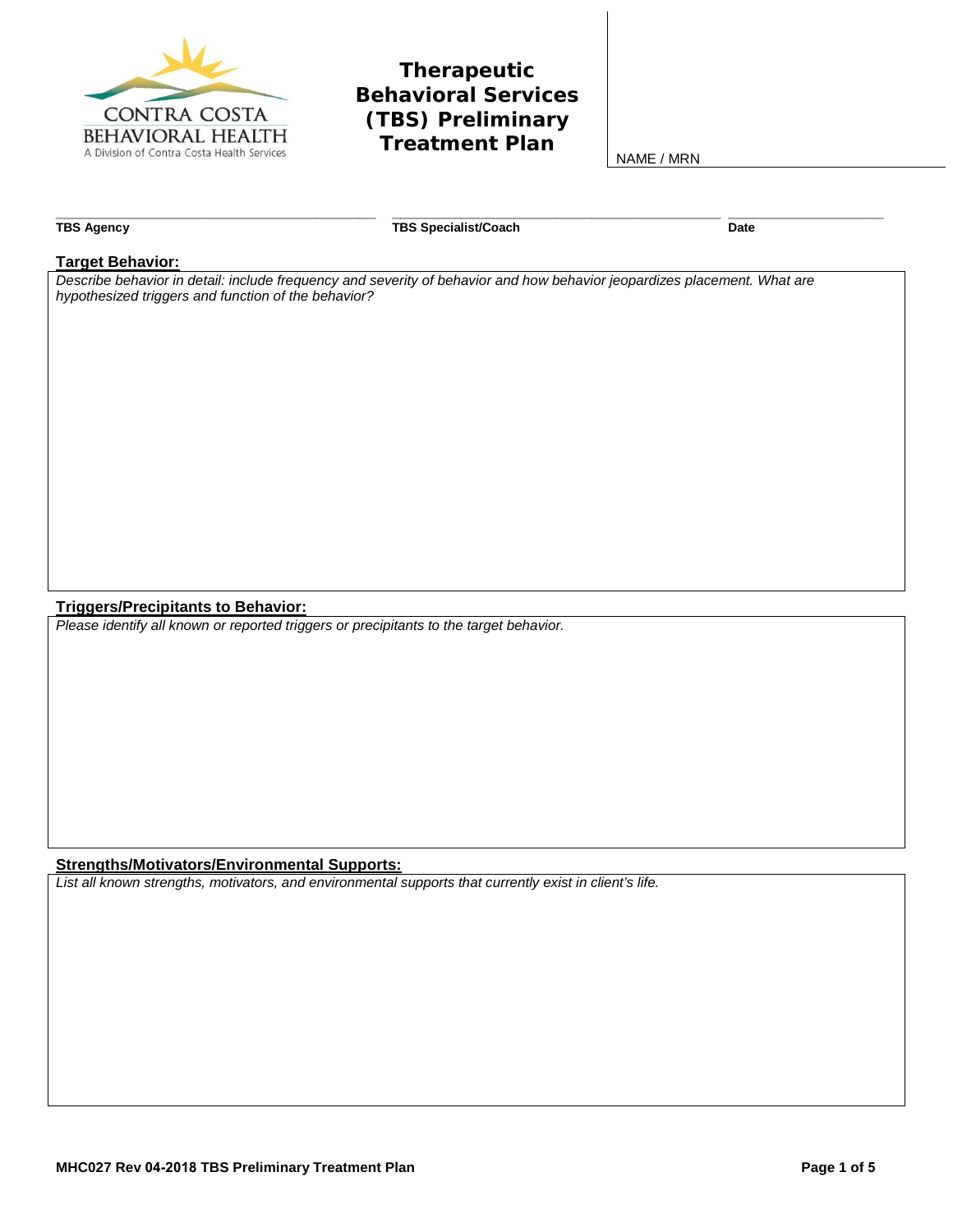**Interventions:** 

*(Please clarify specific interventions to resolve behavior.)*

# **Positive Replacement Behavior:**

*(Please list specific alternative behavior(s) to currently identified maladaptive behavior.)*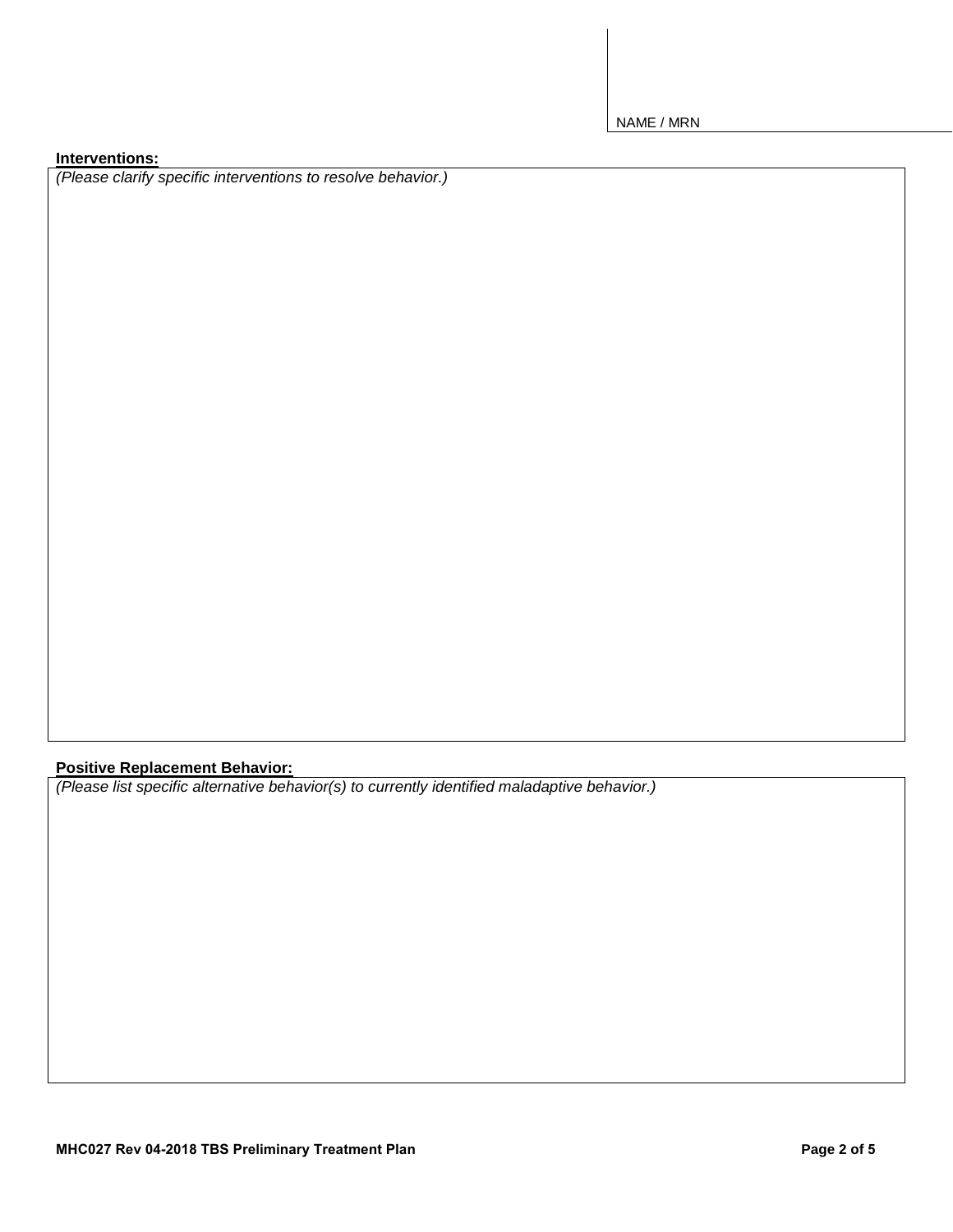#### **Measurable Outcomes:**

*(Describe the projected reduction in frequency and severity of the target behavior.)*

## **Anticipated Barriers to Success:**

*(Please identify all obstacle(s) to treatment as well as how you plan to address this issue(s).)*

#### **Fade-Out/Transition Plan:**

*(Describe when TBS will be reduced and terminated, using specific behavioral criteria. Describe how the client/family will be prepared for termination of TBS and ready to maintain the progress achieved.)* 

Service Recommendation: Total hrs/week: \_\_\_\_\_ (Hrs/day \_\_\_\_ Days/week \_\_\_ )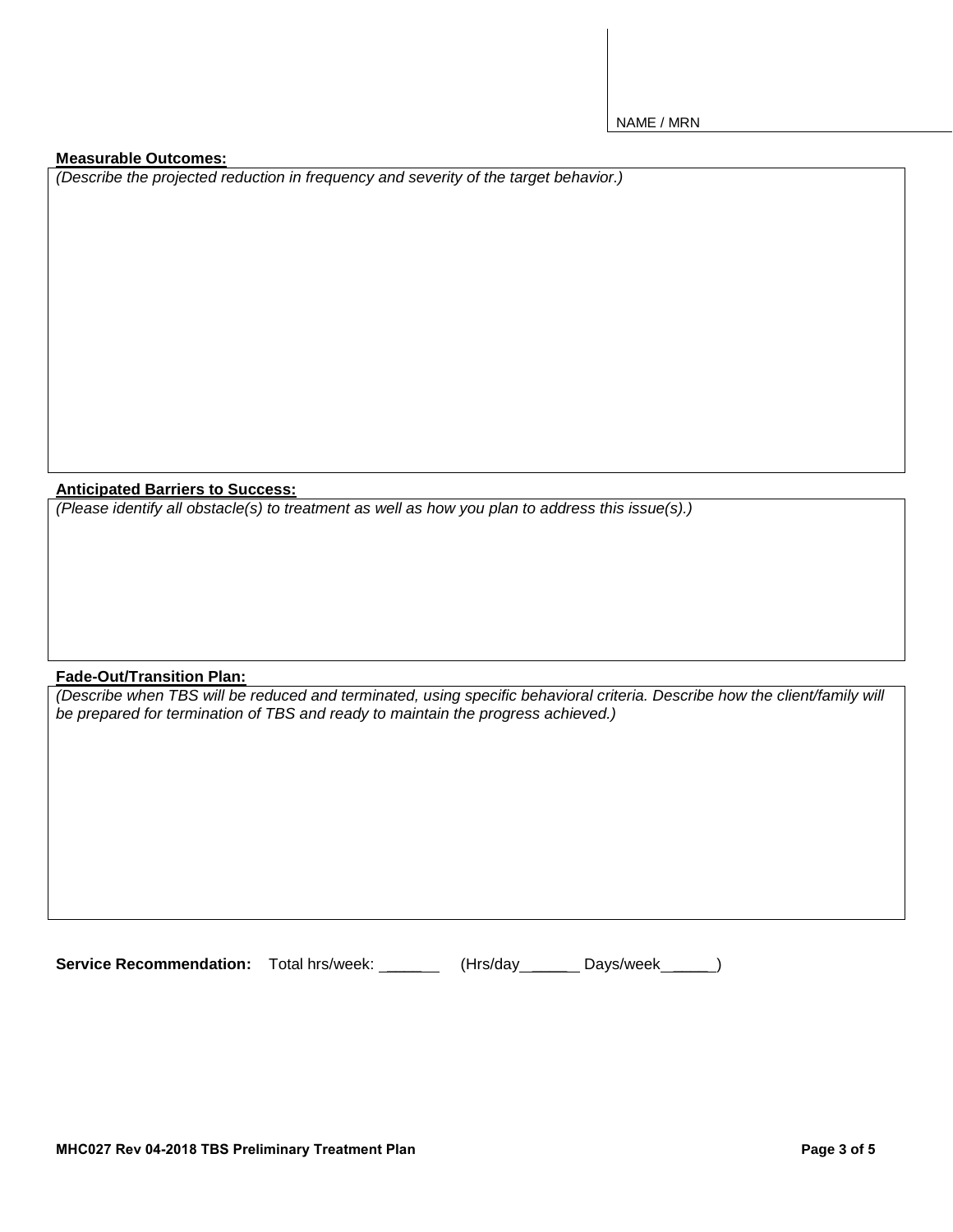**Information Continued from Previous Pages**